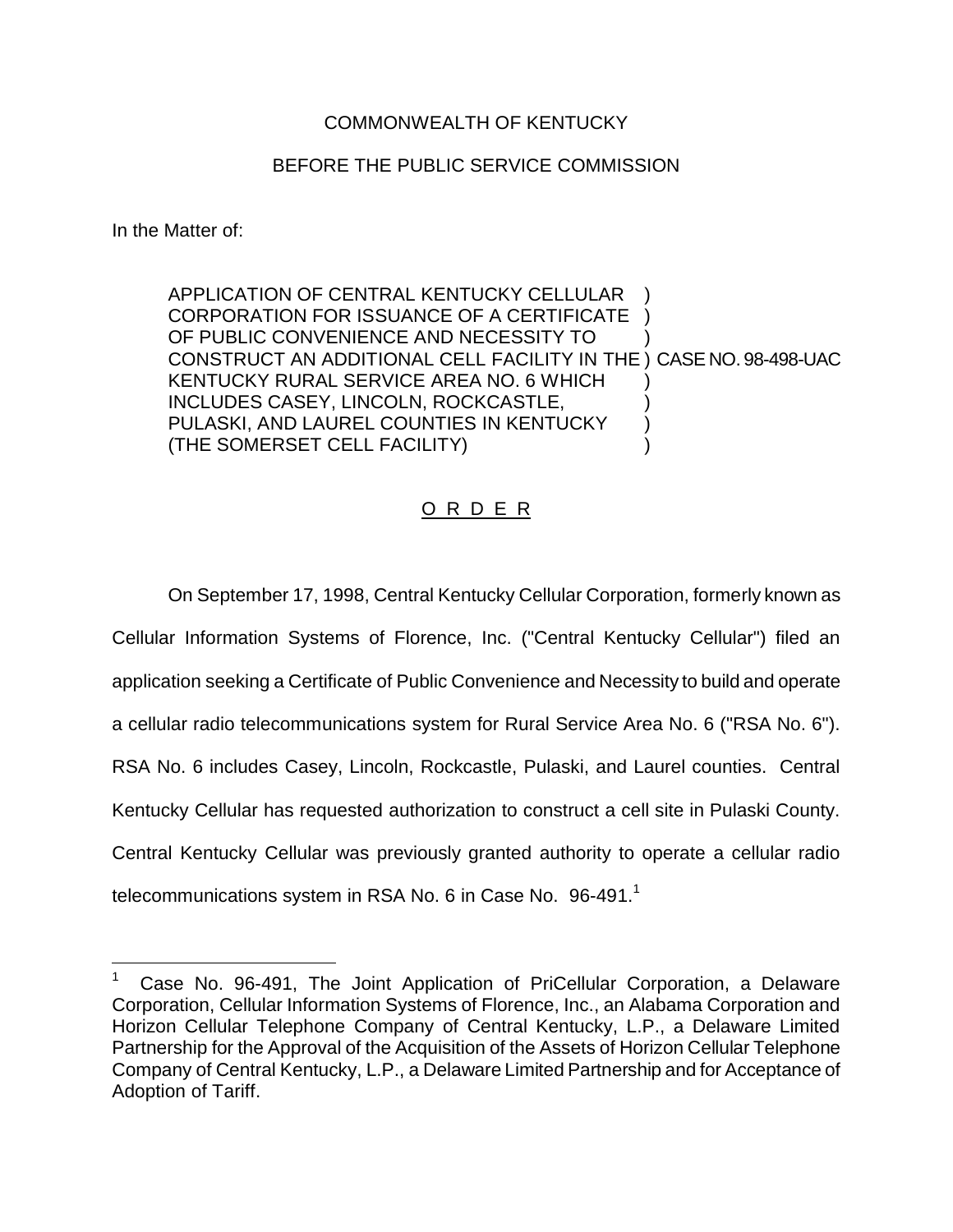The proposed cell site is located at 480 Rock Castle Road in Somerset, Pulaski County, Kentucky ("the Somerset cell site"). The coordinates for the Somerset cell site are North Latitude 37° 06' 11" by West Longitude 84° 35' 47".

Central Kentucky Cellular has provided information regarding the structure of the tower, safety measures, and antenna design criteria for the Somerset cell site. Based upon the application, the design of the tower and foundation conforms to applicable nationally recognized building standards, and a Registered Professional Engineer has certified the plans.

Pursuant to KRS 278.280, the Commission is required to determine proper practices to be observed when it finds, upon complaint or on its own motion, that the facilities of any utility subject to its jurisdiction are unreasonable, unsafe, improper, or insufficient. To assist the Commission in its efforts to comply with this mandate, Central Kentucky Cellular should notify the Commission if it does not use this antenna tower to provide cellular radio telecommunications services in the manner set out in its application and this Order. Upon receipt of such notice, the Commission may, on its own motion, institute proceedings to consider the proper practices, including removal of the unused antenna tower, which should be observed by Central Kentucky Cellular.

The Commission, having considered the evidence of record and being otherwise sufficiently advised, finds that Central Kentucky Cellular should be granted a Certificate of Public Convenience and Necessity to construct and operate the Somerset cell site in RSA No. 6 under its previously approved tariff.

-2-